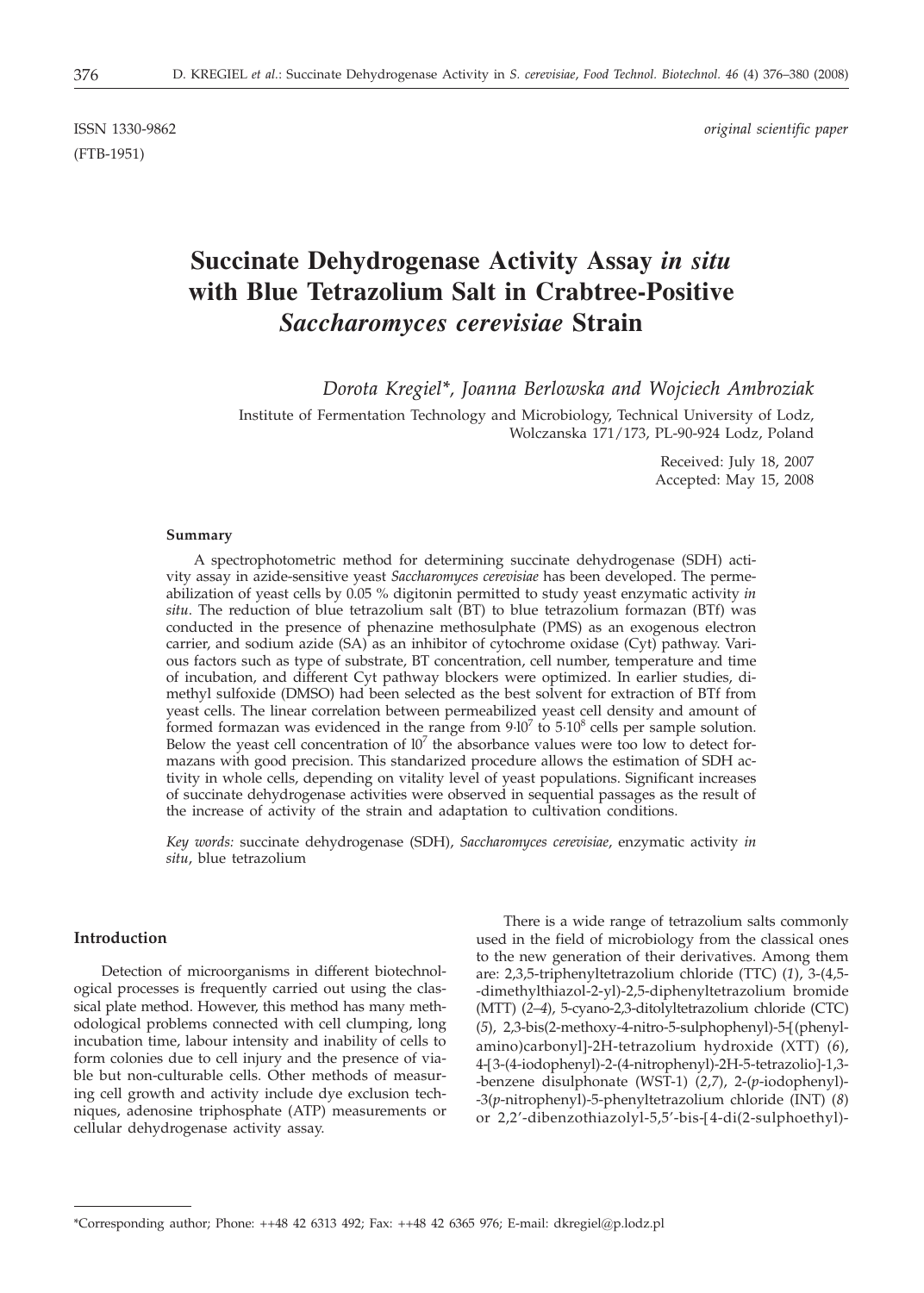carbamoylphenyl]-3,3'-(3,3'-dimethoxy-4,4'-biphenylene) ditetrazolium, and disodium salt (WST-5) (*9*).

Reduction of various tetrazolium salts by transfer of electrons from dehydrogenases in metabolically active cells leads to production of formazans, highly coloured end products. This reaction is used in a wide range of biological assays including tests of viability due to the fact that dehydrogenases play a crucial role in raising the energetic state of the cell. The reduction process is mediated by exogenous electron carriers like phenazine methosulphate (PMS), 1-methoxyphenazine methosulphate (MPMS) or Meldola Blue (MB). This reaction may be compromised by oxidoreductases of mitochondria, endoplasmic reticulum or plasma membrane (*10*).

In recent years quantitative histochemical procedures have been proved to be powerful research tools, especially in microphotometric assessment *in situ* of the specific activity of dehydrogenases in individual cells. These assays are a simple and valid alternative to conventional biochemical techniques. Techniques *in situ* can provide the cellular resolution necessary to determine enzyme- -specific activities not only in whole cell preparations but also in distinct subcellular compartments (*11*–*13*).

Succinate dehydrogenase is the component of complex II of the respiratory chain that catalyses the oxidation of succinate to fumarate in the Krebs cycle (*8*). Flavin adenine dinucleotide (FAD) is also part of the succinate dehydrogenase (SDH) active enzyme complex. The oxidation of succinate to fumarate is the only Krebs cycle reaction that takes place in the inner membrane itself, as opposed to the other reactions that are catalyzed by soluble enzymes.

Succinate is the most efficient energy source, so the SDH activity assay is an important method for measurement of the yeast vitality with the scope of controlling different fermentation processes (*14*). In Crabtree-positive yeasts, cyanide, azide or antimicin should be used in the SDH assay *in situ* to prevent interference from cytochrome oxidase.

In the present study, modification of a BT assay for measurement of SDH activity *in situ* in Crabtree-positive, azide-sensitive *Saccharomyces cerevisiae* cells is described.

### **Materials and Methods**

#### *Strain, media and culture conditions*

*Saccharomyces cerevisiae* Bc16a, a distillery strain from Collection LOCK 105 of the Institute of Fermentation Technology and Microbiology, Technical University of Lodz used in this study, was stored on wort agar slants under standard laboratory conditions. Yeast cells used in experiments were cultivated in 50 mL of wort broth (Merck, Germany) at 30 °C during 24 h on rotary shaker at 20 rpm. Cell concentrations were determined by counting in a Thoma counting chamber under a light microscope.

# *Chemical reagents*

Tetrazolium salt solution was composed of 100 mg of tetrazolium blue chloride (Sigma, Japan), 1.5 mL of N,N-dimethylformamide (Sigma, USA), 650 mg of sodium azide (Sigma, Germany) and 370 mg of EDTA calcium disodium salt (Aldrich, the Netherlands) dissolved in 200 mL of redistilled water. This solution was sterilized by filtration  $(0.45 \mu m)$  and stored frozen in aliquots; additionally, 2 mg/200 mL of antimycin A (Sigma, Germany) as Cyt pathway blocker was used.

Water solution of 0.5 M sodium succinate (Merck, Germany) or 0.5 M glucose (POCh, Poland) used as substrate in SDH activity assay was sterilized by filtration  $(0.45 \mu m)$  and stored frozen in aliquots.

Phenazine methosulphate (Sigma, Germany), hydrazine hydrate (POCh, Poland), formaldehyde (POCh, Poland) and DMSO (Sigma-Aldrich, Germany) were used in SDH activity assay as the electron carrier, reducing reagent, inactivation reagent and organic solvent, respectively.

#### *Succinate dehydrogenase activity assay*

SDH activity was measured in the *in situ* assay with whole cells. Yeast cells were collected from cultivation medium by centrifugation (10 min, 2100×g, room temperature) and washed twice with Ringer solution in the same manner. Standardized cell suspensions in Ringer solution containing 9.10<sup>7</sup>-5.10<sup>8</sup> cells/mL were transferred to the tubes and centrifuged as before. Supernatant was discarded and to the biomass were added: 0.3 mL of 0.5 M substrate dissolved in water, 3 mL of 0.68 mM tetrazolium salt dissolved in water and one small crystal of PMS. The mixture was then incubated at constant temperature of 37 $\degree$ C and the reaction was stopped after 60 min by the addition of 0.4 mL of 37 % formaldehyde. The samples were centrifuged as before and supernatants were discarded but the pellets were resuspended in 7 mL of undiluted DMSO for extraction of formazan crystals formed in yeast cells during the assay. The final absorbance of DMSO extracts was measured at 540 nm (Specol 210, Carl Zeiss, Jena, Germany) and calculated for BTf in µmol per sample. Each experiment was performed in triplicate and each data was the mean of three measurements.

BT formazan crystals were obtained by chemical reduction of 0.68 mM BT salt at 100 °C for 30 min. A series of samples was made up by taking 0, 0.3, 0.5, 0.7, 0.9 and 1.0 mL of BT solution and making up to 1.0 mL with redistilled water. As a reducing agent,  $40 \mu L$  of  $80$ % hydrazine hydrate (POCh, Poland) were used. Formazan crystals were dissolved in 7 mL of undiluted DMSO. The final absorbance of DMSO extracts was measured at 540 nm and calculated for BTf in µmol per sample.

### **Results and Discussion**

#### *Blue tetrazolium formazan absorption spectrum*

Among different organic solvents used in the experimental assays, the best solubility of blue tetrazolium formazan (BTf) was noticed with DMSO (data not shown). The absorption spectrum of BTf solubilized in DMSO was determined in a wide wavelength range of 480–600 nm with maximal absorbance seen at 540 nm (Fig. 1).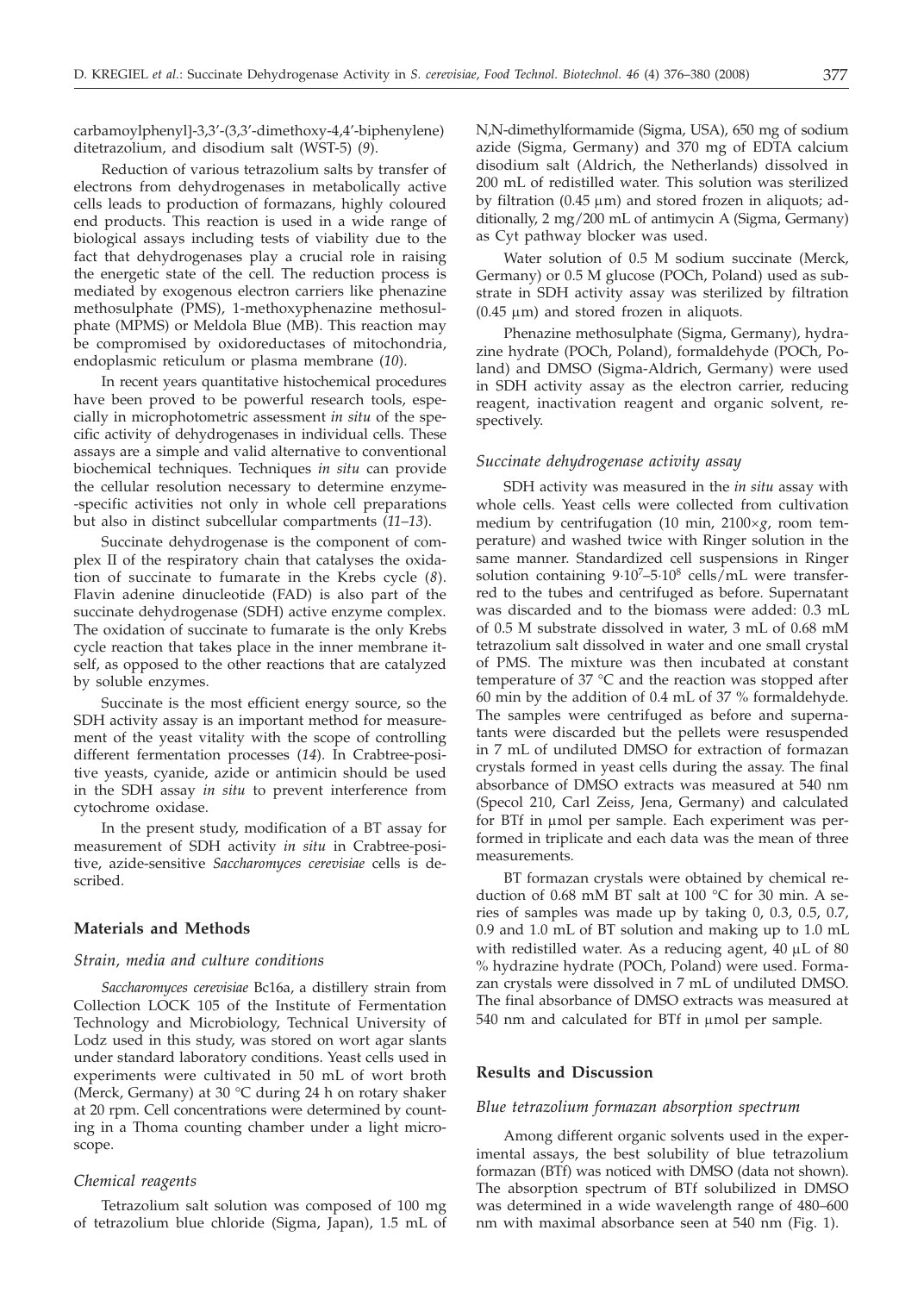

**Fig. 1.** Absorption spectrum of 0.68 M BTf in DMSO

# *Optimization of SDH activity assay conditions*

Sodium succinate (0.5 M) and glucose (0.5 M) were compared as the substrates for SDH activity measurements. According to the earlier studies, SDH reaction is repressed by glucose and derepressed on respiratory carbon sources (*8*). This fact was also confirmed in our study, which indicated that unspecific reduction of tetrazolium was lowered in the presence of glucose (Fig. 2a).

BT used in a concentration range from 0.137–1.37 mM did not have any significant influence on BTf formation (Fig. 2b), and therefore the standardized BT salt concentration was set at 0.68 mM. However, it cannot be excluded that the response of strains to different tetrazolium concentrations may be strain- and tetrazolium salt- -dependent, as it had previously been shown for *Candida* strains and XTT sodium salt (*6*).

The BT formazan product is water insoluble, but readily diffuses out of yeast cells after solubilization in DMSO. However, we have noticed that after one-step solubilization with 3 mL of DMSO there was a slight residual blue or pink discolouration of the cell pellets. This suggests that some residue of BTf remains bound to certain cell components or is entrapped inside the cells. Therefore, it was necessary to conduct the next two steps of solubilization of formazan with the volume of 2 mL of DMSO for each one. In this way BTf may be fully removed from the yeast cells.

Process of different tetrazolium salts reduction (*4*) and earlier data suggested that another tetrazolium salt, TNBT, reduced by SDH, produced at least two kinds of formazans, more or less resistant to organic solvents (*15*). A similar observation was noticed in a preliminary study with BT formazans. Our observations also suggest that BT, reduced by dehydrogenases and stored in the presence of light and air, produces formazan, which is resistant to solubilization in DMSO, but is soluble in N,N'-dimethylformamide. Therefore, 30 mL of N,N'-dimethylformamide were added to 3 mL of total SDH assay mixture for better solubilization of BT in the water. Addition of formamide and incubation of cells in this mixture did not have any significant influence on the measurement of respiratory activity of yeast (data not

shown). However, taking into consideration toxicity and chemical aggression of N,N'-dimethylformamide, we decided to use DMSO in the SDH assay for health and safety reasons.

Fig. 2c shows BT formazan formation during 60- -minute incubation of yeast cells and tetrazolium salt solution at different temperatures between 30 and 60 °C. The maximum of BTf synthesis during 60 min of incubation was seen at 50 °C. However, due to the expected sensitivity of yeast cells to high temperatures, the incubation temperature of 37 °C was chosen as the standard.

As shown in Fig. 2d, there was continuous and linear increase of BTf formation during 1 h of incubation at two different temperatures, 37 °C (standard) and 50 °C (maximum). The standardized incubation time was set at  $60 \text{ min}$ 



**Fig. 2.** Optimization of SDH activity assay conditions

# *Effect of mitochondrial blockers*

The effects of sodium azide (SA) and antimycin A (AA), the cytochrome oxidase (Cyt) inhibitors, on the SDH activity were studied (Fig. 2e). In *Saccharomyces cerevisiae* strain formazan production was dependent on the presence of SA, but the effect of AA or the mixture of AA and SA on SDH activity was not observed. The yield of the reaction (formazan production) was unex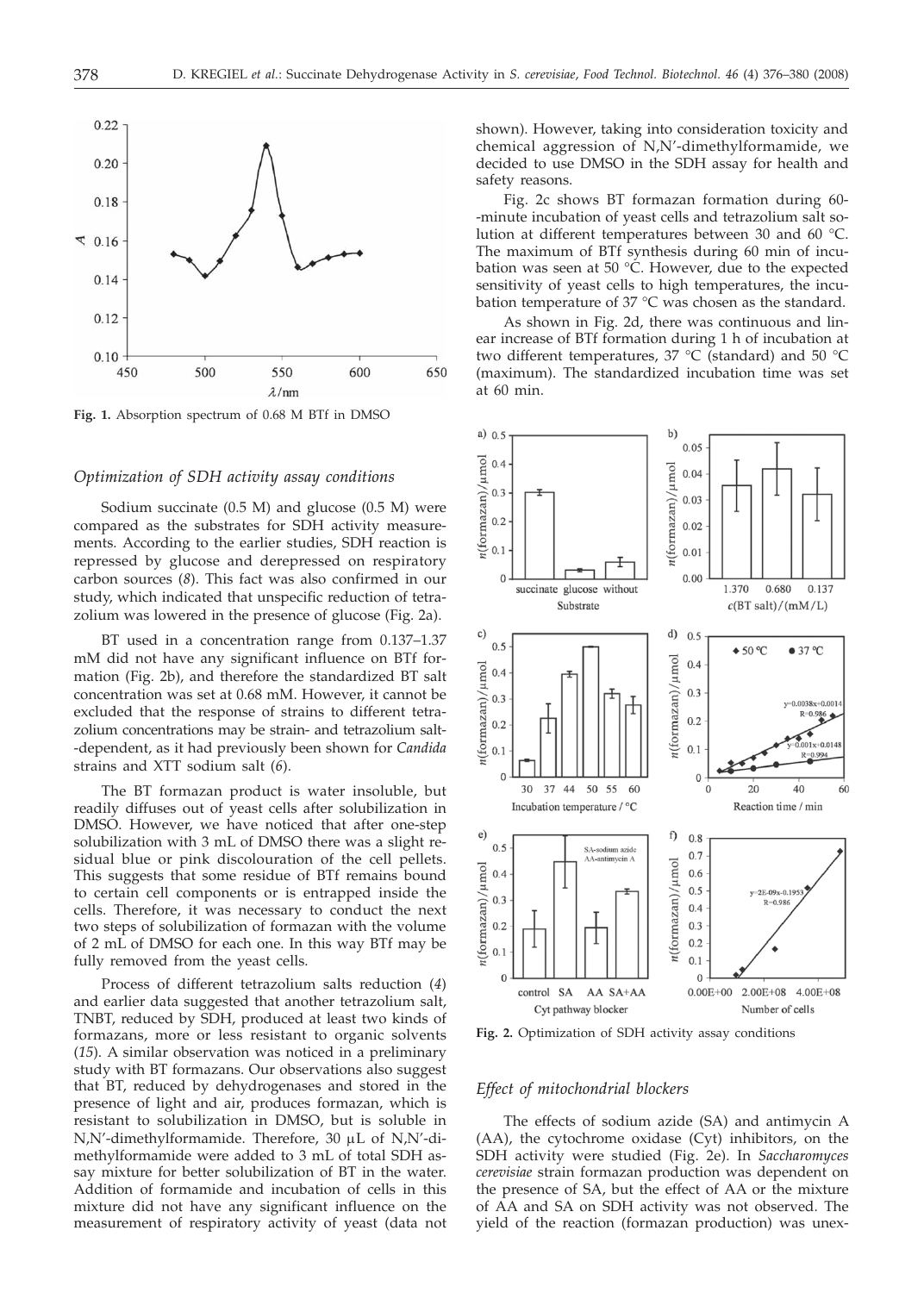pectedly high in the presence of azide. Interpretation of this fact is difficult and there is no satisfactory explanation of this interesting phenomenon. Earlier studies on different tetrazolium salts show that the addition of electron transport blockers may reduce the flow of electrons to the terminal electron acceptor  $O_2$ . With some tetrazolium salts, this dramatically increases the production of coloured formazans (*16*).

#### *Effect of yeast cell density*

For a wide range of total cell numbers used in the SDH assay, there was no simple linear correlation between the cell number and the final absorption of formed BTf in DMSO extract (*17*). This lack of proportionality was also pointed out in the earlier works conducted with different tetrazolium salts and yeasts (*6*). There is no doubt that the plasma membrane can be a barrier for BT salts and PMS in the SDH activity assay conducted with intact cells, so the reduction of the membrane impermeable salts may be partially carried out outside the cell by active dehydrogenases linked to plasma membrane (*5*).

Our previous studies have shown that mild permeabilization of the yeast cell membrane may increase penetrability and this appeared to be an important step in effective BTf formation during SDH assay with yeast cells (*17,18*). Upon binding to membrane sterols, digitonin induced some deformation of the membranes, which in turn increased their permeability for tetrazolium salt and electron carrier (*19*). However, the inner mitochondrial membrane contained active SDH and had only a low level of sterols, so it was resistant to digitonin treatment. Yeast cell permeabilization with digitonin treatment in a dose-dependent manner had previously been tested for the concentration range from 0.01 to 0.1 % using incubation time of 10–30 min (*20,21*). In our studies with digitonin-treated yeast cells, a very good linear correlation (R=0.99) between the cell number and BTf absorbance of DMSO extract was observed. Measurements of BTf absorbance were proportional to the cell number in the assay in the range from  $9\cdot 10^7$  to  $5\cdot 10^8$  cells (Fig. 2f). However, for lower yeast cell concentrations, below  $10<sup>7</sup>$ cells/assay, the absorbance values were too low to detect formazan formation with good precision.

The detailed protocol of optimized SDH activity assay *in situ* with yeast cells is described schematically in Fig. 3.

# *SDH activity assay in Saccharomyces cerevisiae during sequential passages*

Significant increases of succinate dehydrogenase activities were observed during sequential passages of yeast cells to fresh wort broth as the result of increased vitality of the strain stored under standard laboratory conditions and its progressive adaptation to the culture conditions (Fig. 4). Our earlier studies showed that significant decrease of SDH activity was observed during aging of the tested strains (*17*). Additionally, the present results confirm that the SDH reaction with BT tetrazolium salt can be used in a wide range of biological assays including tests of cell vitality.



**Fig. 3.** Detailed protocol of optimized SDH activity assay *in situ*



**Fig. 4.** SDH activity *in situ* measurement for *Saccharomyces cerevisiae* Bc16a strain during sequential passages